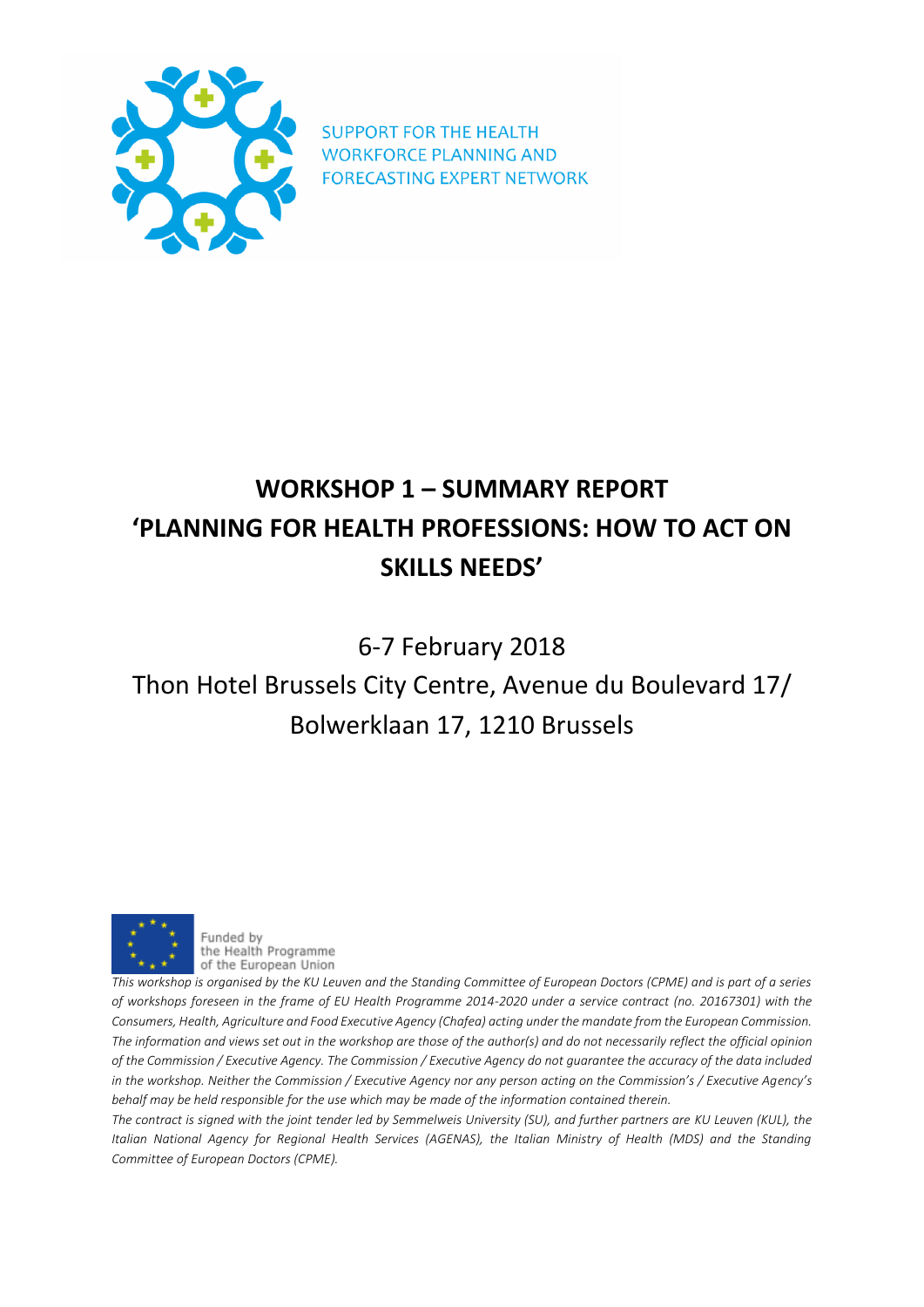#### *INTRODUCTION*

On 6 and 7 February 2018, experts came together in Brussels for a workshop on 'Planning for health professions: how to act on skills needs.' The workshop took place in the context of the joint tender ['Support for the health workforce planning and forecasting expert network'](http://www.healthworkforce.eu/) (SEPEN) as the first of a series of five. The multidisciplinary group of participants comprising workforce planners, workforce strategists, health professions' representatives, experts in education policy, national policy-makers, chronic disease patients' organisations, and representatives of the OECD and European Commission, were invited to identify tools and approaches which integrate the skills dimension with health workforce planning processes. As a supporting case, the improvement of the skills of health professionals in communicating with chronic disease patients was selected.

### *SUMMARY OF DISCUSSIONS*

Keynote presentations (please click [here](https://www.youtube.com/watch?v=abPcy59Uuss&feature=youtu.be) to watch the full presentations) provided insight into the process from different perspectives. [Dr Akiko Maeda](http://www.oecd.org/els/health-systems/workforce.htm) illustrated the state of research on skills needs. The [OECD Feasibility Study on Health Workforce Skills Assessment](http://www.oecd.org/health/health-systems/Feasibility-Study-On-Health-Workforce-Skills-Assessment-Feb2018.pdf) which she led is the most recent analysis of competency frameworks and examines ways to better assess the match between existing skills and future needs. To share the experience of integrating skills needs with health workforce planning at national level, [Mr Matt Edwards](https://www.gov.uk/government/policies?organisations%5B%5D=department-of-health-and-social-care) presented the process followed for a major study in England, its impact and related policy developments.

To provide the patients' view on skills needs for chronic disease care, [Mr Yves Brand,](http://www.emsp.org/) presented the MS Nurse PROfessional training programme. This programme is based on a skills needs assessment developed on the basis of a survey among nurses caring for patients with multiple sclerosis (MS). To respond to the need for further training identified thus, an online programme was developed to cover a range of competencies including both clinical elements and skills such as providing emotional support.

Participants used the experiences shared in the keynotes to address the discussion questions, resulting in the following **key messages**:

- As a starting point, it was agreed that the changes in healthcare systems, in particular the needs of chronic disease patients, are pressuring a **transformation of healthcare** and retooling of health professionals. The process of skills needs assessment should therefore be **needs driven**.
- In terms of problems identified, the **differences in Member States' needs** were highlighted, as were the fragmented skills needs assessments currently available, which fail to make a comprehensive assessment. It was then considered who must be involved in solving these problems and in creating robust skills needs assessments.
- A first assessment and a **cost benefit analysis** appear to be necessary before any investment is made, in order to assess affordability and added value of reforms or interventions.
- The **crucial role of patients** was highlighted, to better understand which skills are seen as valuable by patients. This may also lead to greater awareness for the impact of social determinants of health.
- The importance of the regulatory framework for professionals' activities necessitates the involvement of competent authorities. These complement the profession-based input, both in terms of self-reporting on skills and peer review and education.
- To move to the final step of acting on skills needs assessments, it was concluded that it is crucial that professionals can rely on a **supportive learning environment**, which allows sufficient time to learn and offers incentives.
- An assessment of what skills needs there are contrasted against the current skills profiles, is therefore the starting point of the planning process. It was suggested to critically evaluate the effect such changes may have on professions, e.g. on its attractiveness.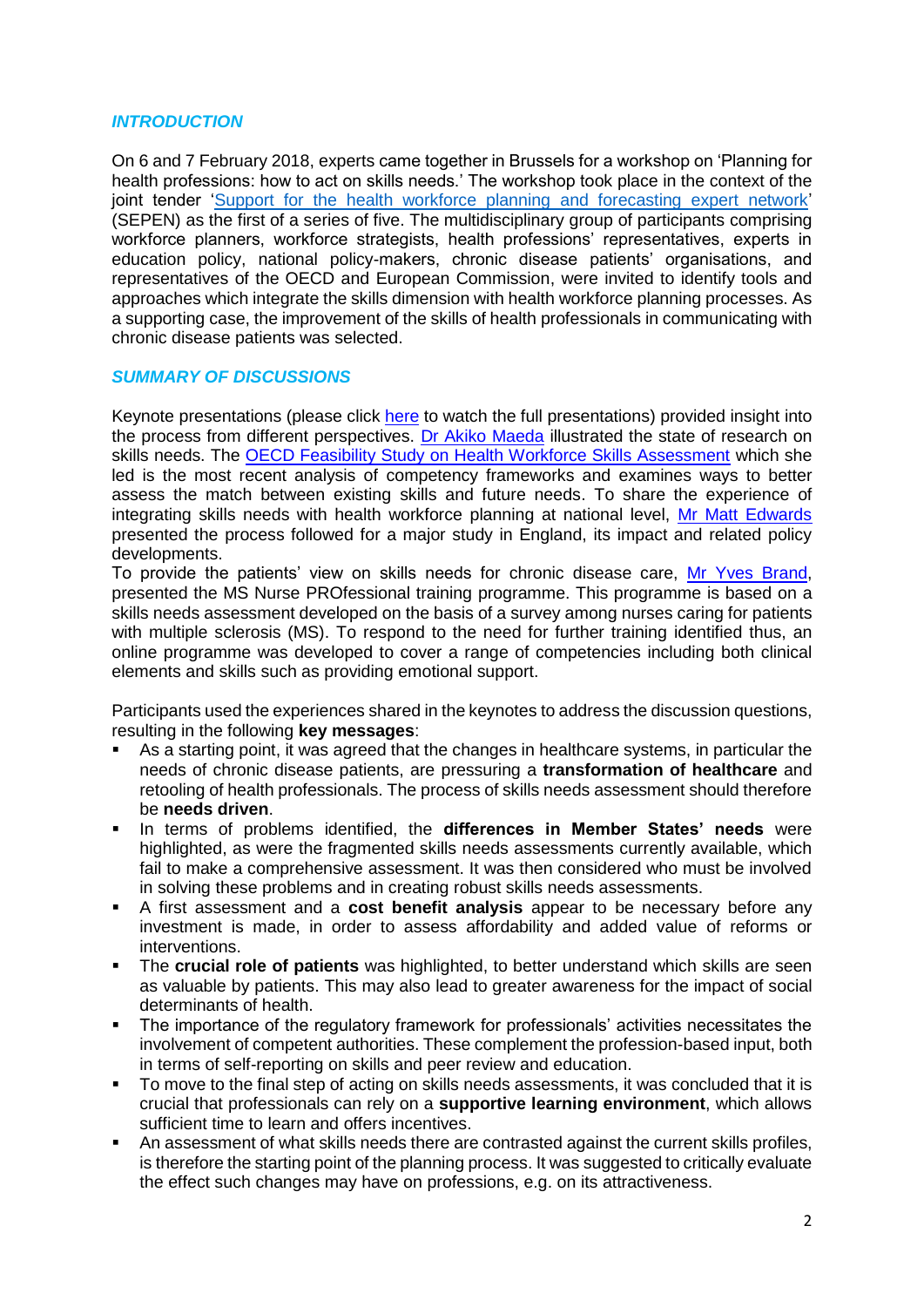- Against this background it should be checked if the assessments' outcomes can be addressed by the existing framework of professions or if changes, e.g. to the legal framework or the calculation of full time equivalents are necessary.
- This in turn should be assessed as to the **feasibility of the solution** proposed if it is for example too expensive or not achievable within an appropriate timeframe.
- The degree of change of the modelled data to existing exercises was also seen as an impact on the type of variables used during the planning process and hence the decision tree. A new approach will require a more extensive process than one which can be achieved by adapting the existing process.
- An **impact assessment** should be carried out to estimate the effect on economic objectives and policy objectives such as equality. Stakeholder consultation is of particular importance for a true assessment.
- In general, the session agreed that to facilitate implementation, there is a need to aim for the **simplest approach possible**, to avoid complicating an already complex model. Once a model is constructed and filled with data, scenarios can be generated. In terms of motivating factors for implementation, experiences of different triggers were reported, for example cases of grave failings in quality of care which have generated new recruitment practices.
- The question was raised how to **evaluate scenarios and correct possible errors** of planning outcomes. Continuing Professional Development (CPD) was mentioned as one of the tools to implement but also to correct skills planning. Overall a close alignment with CPD policies was seen to be helpful.
- A further dimension of evaluation can be factored in, if the link between action on skills needs assessments and better health outcomes or efficiency improvements is explored.

Workshop question on need assessment Workshop question on planning process on impact **Workshop question**  $...$ assessment  $\overline{\mathbf{3}}$ 1  $\overline{2}$ 5 6 7 Λ Impact Study on skills Core planning Assessment scenario process п T Engineer f, f, Economic / New skill? new J. Ī Equality Skill needs Feasibility? approach ı Ï Implement Evaluate assessment I Ī **Ideal** in Adapt J. Ï Consultation existing existing role? process J. Ï I Links to CPD and Competency frameworks Which stakeholders involved at which stage

The following decision tree highlights the different steps and considerations of the process:

To conclude, participants agreed that the creation of the expert network would add a new layer of expertise to European cooperation and has the potential to accelerate the knowledge transfer of good practices. It can also provide an opportunity for evaluation of planning practices and thereby improve the identification of good practice. However, the discussion clearly showed that good practices must be adapted to national contexts to be effective. At the same time, it was suggested that the scenarios of future healthcare should not be limited by our current conceptual frameworks on how to organise and finance care, or select and educate health professionals.